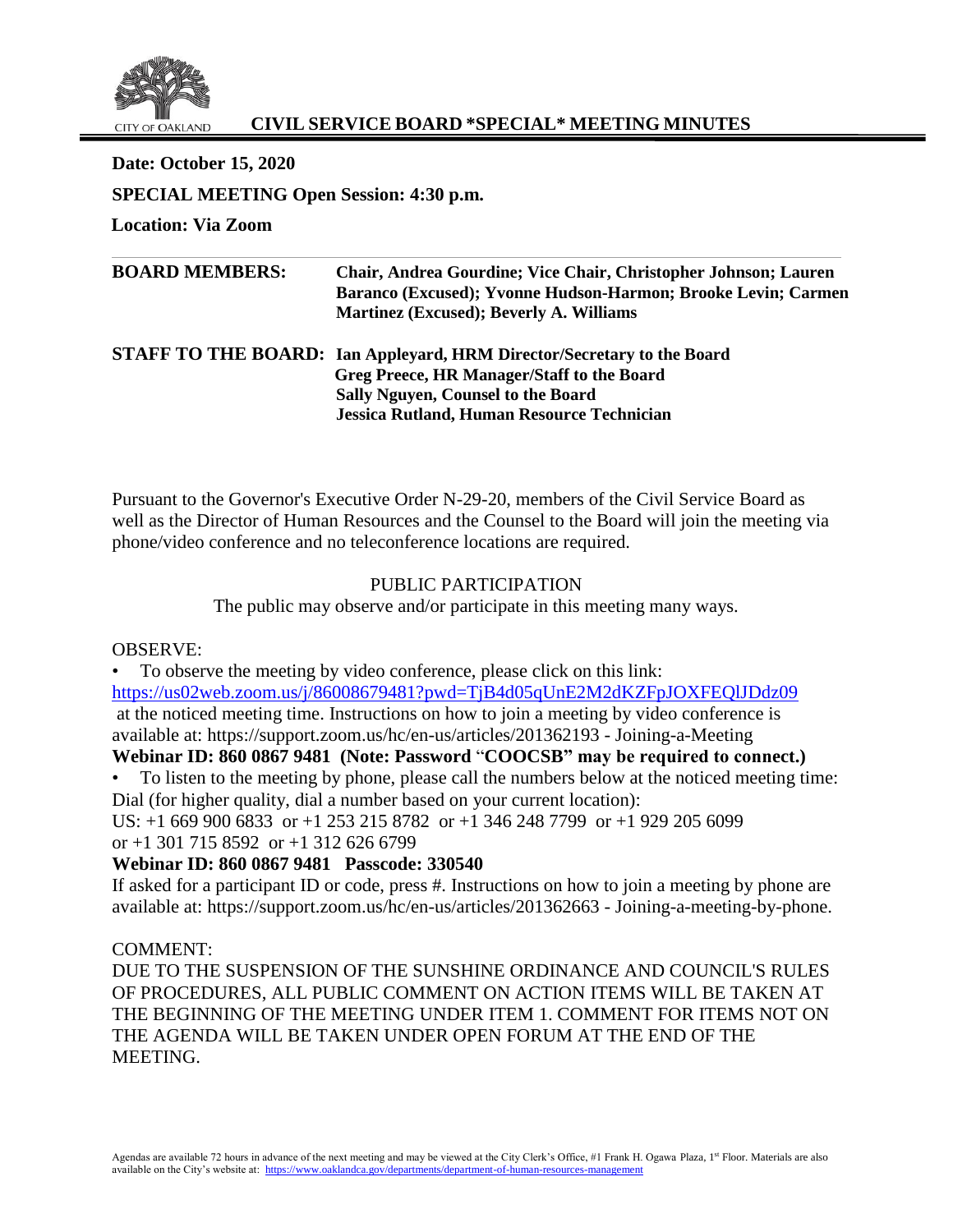There are two ways to make public comment within the time allotted for public comment on an eligible Agenda item.

• To comment by Zoom video conference, click the "Raise Your Hand" button to request to speak when Public Comment is being taken on an eligible agenda item at the beginning of the meeting. You will then be unmuted, during your turn, and allowed to participate in public comment. After the allotted time, you will then be re-muted. Instructions on how to "Raise Your Hand" is available at: https://support.zoom.us/hc/en-us/articles/205566129 - Raise-Hand-In-Webinar.

• To comment by phone, please call on one of the above listed phone numbers. You will be prompted to "Raise Your Hand" by pressing "\*9" to request to speak when Public Comment is being taken on an eligible agenda Item at the beginning of the meeting. You will then be unmuted, during your turn, and allowed to make public comments. After the allotted time, you will then be re-muted. Instructions of how to raise your hand by phone are available at: https://support.zoom.us/hc/en-us/articles/201362663 - Joining-a-meeting-by-phone.

If you have any questions, please email Greg Preece, Human Resources Manager at GPreece@oaklandca.gov. – Human Resources Management Department.

# **SPECIAL MEETING - OPEN SESSION AGENDA**

# **ROLL CALL**

#### **1) PUBLIC COMMENT:**

### **COMMENT ON ALL ACTION ITEMS WILL BE TAKEN AT THIS TIME. COMMENTS FOR ITEMS NOT ON THE AGENDA WILL BE TAKEN DURING OPEN FORUM.**

**2) APPROVAL OF THE OCTOBER 15, 2020 CIVIL SERVICE BOARD SPECIAL MEETING AGENDA**

ACTION

**45014 A motion was made by Board Member Williams and seconded by Board Member Levin to take Item 6a first and to approve the remaining October 15, 2020 Civil Service Board Meeting Agenda as presented. The motion passed.** 

**Votes:** Board Member Ayes: 5 – Gourdine, Johnson, Hudson-Harmon, Levin, Williams

> Board Member Noes: None Board Member Abstentions: None Board Members Absent: Baranco, Martinez

#### **3) UPDATES, SECRETARY TO THE BOARD** INFORMATION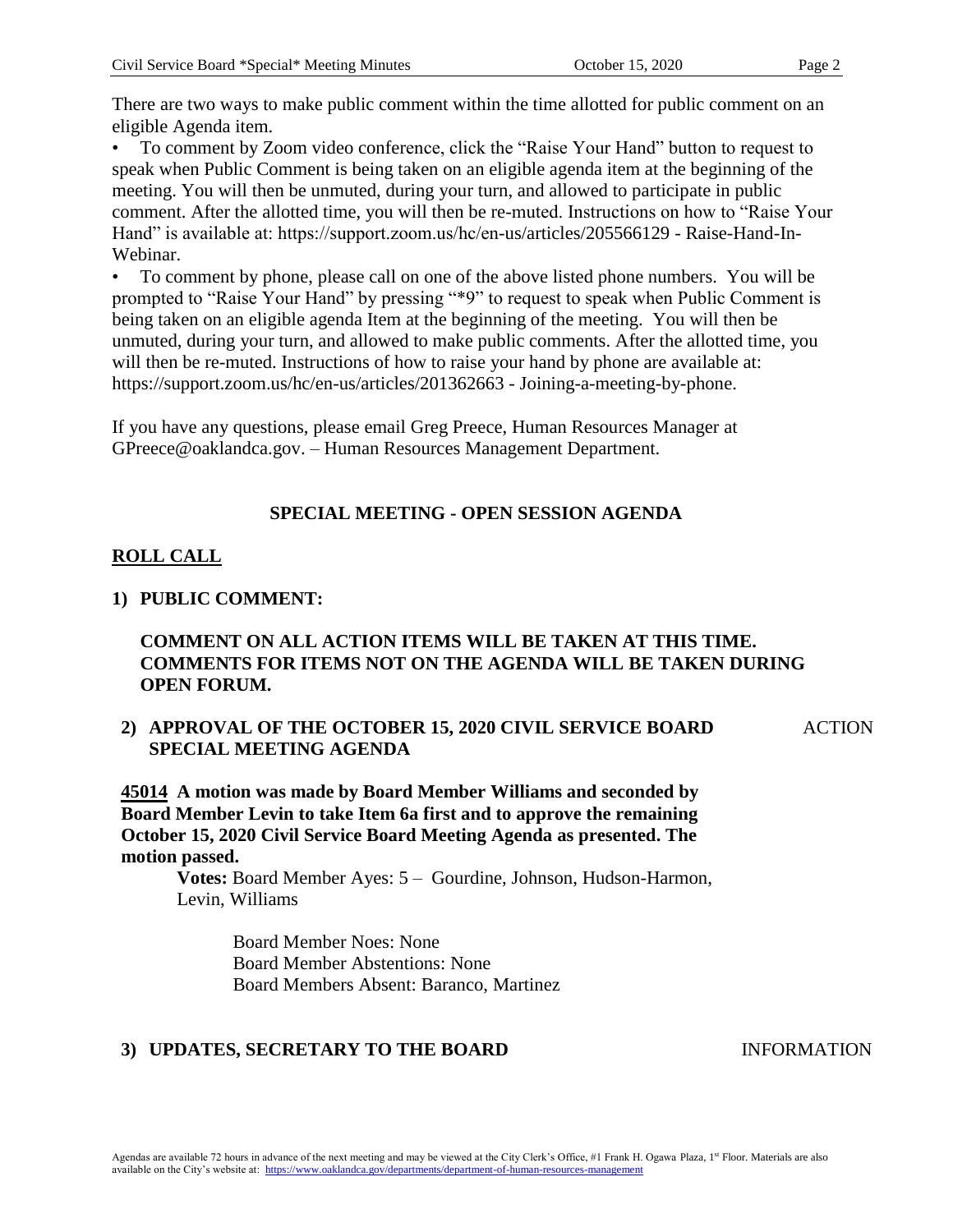### **4) CONSENT CALENDAR:**

- a) Approval of Provisional Appointments (0)
	- There are no requests for provisional appointments.
- b) Approval of Employee Requests for Leave of Absence (1)
	- Office of Parks, Recreation & Youth Development (1)
- c) Approval of Revised Classification Specifications (0)
	- There are no requests for revised specifications.

### **45015 A motion was made by Board Member Williams and seconded by Board Member Levin to approve the October 15, 2020 Civil Service Board Meeting Consent Calendar as presented. The motion passed.**

**Votes:** Board Member Ayes: 5 – Gourdine, Johnson, Hudson-Harmon, Levin, Williams

> Board Member Noes: None Board Member Abstentions: None Board Members Absent: Baranco, Martinez

# **5) OLD BUSINESS:**

a) Approval of September 17, 2020 Civil Service Board Meeting Minutes

### **45016 A motion was made by Board Member Levin and seconded by Board Williams to approve the September 17, 2020 Civil Service Board Meeting Agenda. The motion passed.**

**Votes:** Board Member Ayes: 4 – Gourdine, Hudson-Harmon, Levin, Williams

> Board Member Noes: None Board Member Abstentions: Johnson Board Members Absent: Baranco, Martinez

- b) Determination of Schedule of Outstanding Board Items INFORMATION
- c) Informational Report on the Status of Temporary Assignments for Temporary Contract Service Employees (TCSEs) and Exempt Limited Duration Employees (ELDEs) Including a Report of the Names, Hire Dates, and Departments of all ELDE's and TCSEs in INFORMATION

**ACTION**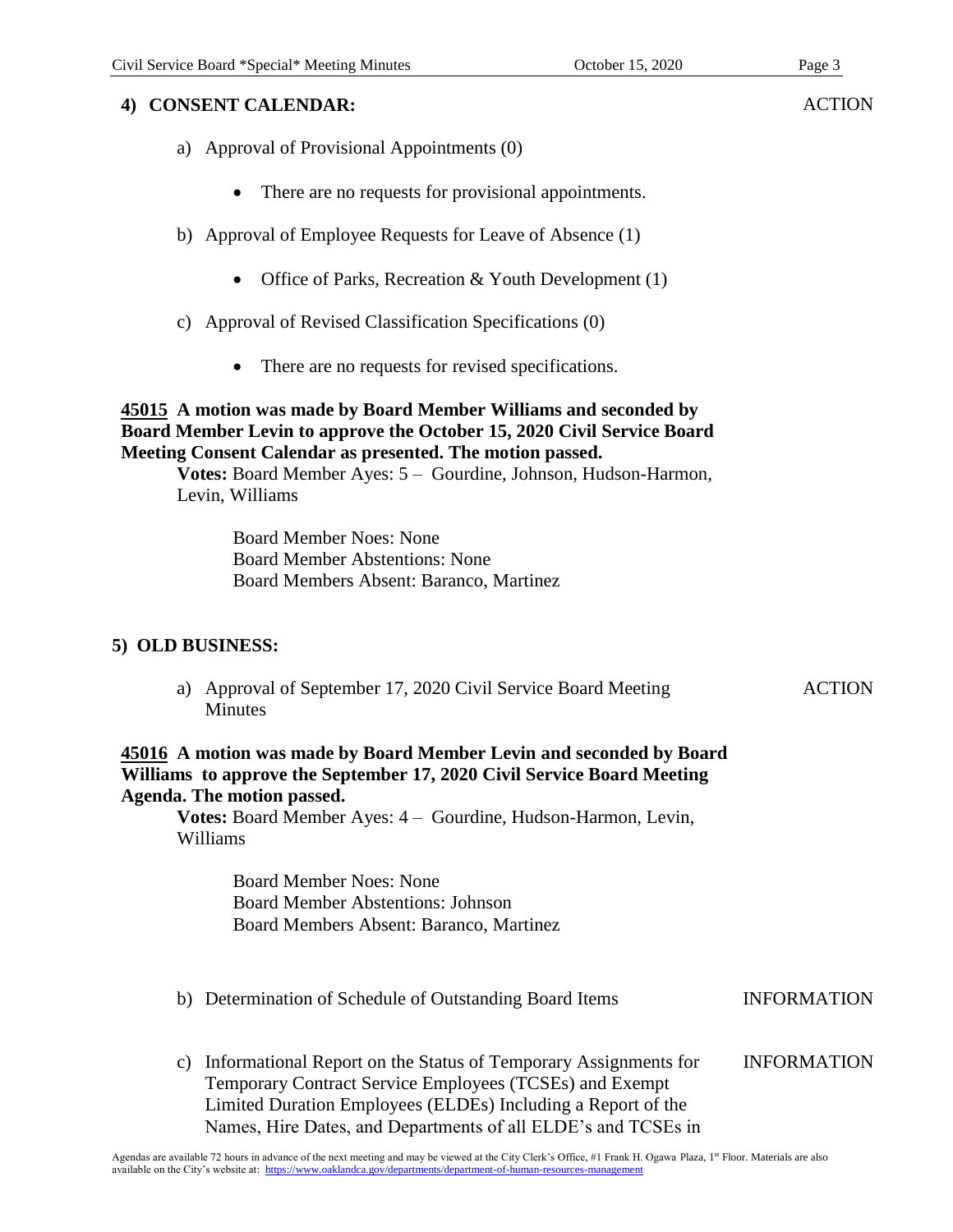Accordance with the Memorandum of Understanding Between the City and Local 21

- d) Update on Common Class Study Koff & Associates Presentation and Reports Regarding Occupational Groupings INFORMATION
	- Engineering, Architect, Planning and Permitting
	- Equipment, Facilities and Services; Information and Arts; Physical Sciences; Social Science, Psychology & Welfare

### **6) NEW BUSINESS:**

| a) City Council Zero Tolerance Policy Legislation<br>Note - This Item was presented first after agenda approval                                                                                                        | <b>INFORMATION</b> |
|------------------------------------------------------------------------------------------------------------------------------------------------------------------------------------------------------------------------|--------------------|
| b) Update Regarding Measure Q Hiring Efforts                                                                                                                                                                           | <b>INFORMATION</b> |
| c) Quarterly Update per Section 3.04(f) of the Personnel Manual of the<br>Civil Service Board ("Civil Service Rules") Providing Status of all<br><b>Classification Specifications Revisions Currently Under Review</b> | <b>INFORMATION</b> |

#### **7) OPEN FORUM**

#### **8) ADJOURNMENT**

### **45017 A motion was made by Vice Chair Johnson and seconded by Board Member Williams to adjourn the meeting. The motion passed and the meeting was adjourned at 6:04 p.m.**

**Votes:** Board Member Ayes: 5 – Gourdine, Johnson, Hudson-Harmon, Levin, Williams

Board Member Noes: None Board Member Abstentions: None Board Members Absent: Baranco, Martinez

NOTE: The Civil Service Board meets on the 3rd Thursday of each month. The next meeting is scheduled to be held on Thursday, Thursday, November 19, 2020. All materials related to agenda items must be submitted by Thursday, November 5, 2020. For any materials over 100 pages, please also submit an electronic copy of all materials.